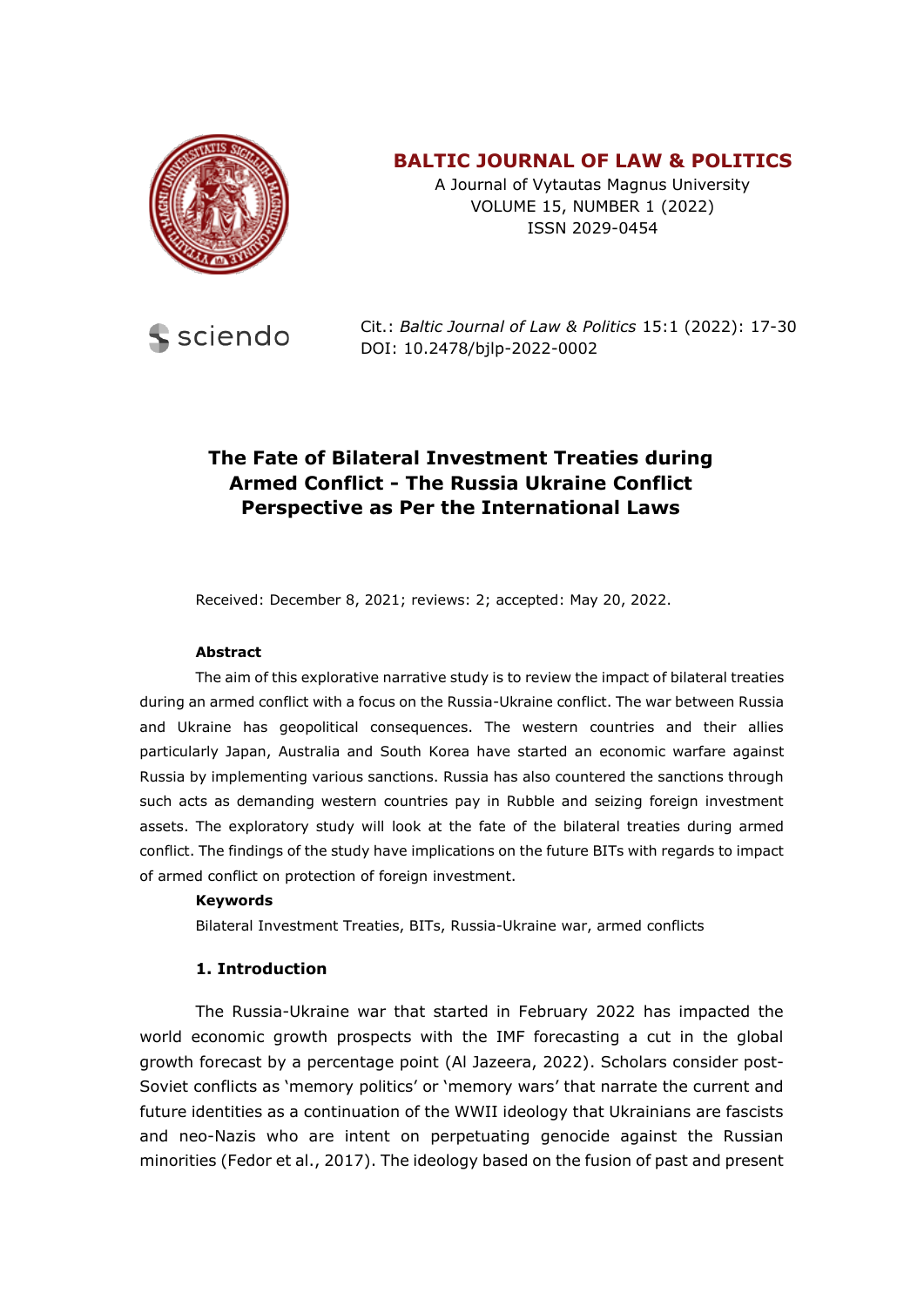has legitimized in Russia's view the aggression in Ukraine.

The tensions between the US and Russia have regressed to cold war levels, and then some. Western nations have resorted to economic sanctions to persuade Russia to end its aggression against Ukraine (Liadze et al., 2022).

The aim of the study is to explore the impact on economic sanctions on Russia on the protection of foreign investors considering international laws and the protection clauses of the Bilateral Investment Treaties (BITs). It also offers a broad definition of investment including shares and other investment participation of the participating countries.

### **2. Theoretical Framework**

(Ridley, 2012) defined conceptual framework as consisting of theories and concepts. A theory is a framework that offers an explanatory device often in the form of categories and relationships between phenomena. On the other hand, a concept represents a general ideal derived from a specific instance.

Defining the conceptual framework is important for a dissertation as it provides direction for the research and helps make sense of the data, according to Ridley (2012). According to Ridley (2012), we must first identify the theoretical framework of others and then propose our own framework to be used in the study.

The study will use the pragmatic paradigm to assess reality. The pragmatic approach involves determining what is practical in each situation to address an issue. The epistemological basis of the paradigm is meeting specific research goals (Morgan, 2007). A pragmatic approach will be appropriate whereby a researcher selects an appropriate method based on specific circumstances (Brierley, 2017). It helps in selecting a method that is suitable based on geographic, cost, and time constraints.

### **3. Methodology**

Evidence based exploratory method has been selected for the study. The evidence-based study based on systematic literature review and empirical analysis of results helps in effective decision making (Buckley et al., 2020). The quality of evidence is important rather than the amount of information considered in carrying out the evidence-based study (Dotson, 2015).

The qualitative study is based on the inductive approach. Qualitative research is based on an inductive research method where we go from specific to general. We gather data and develop theories after discovering patterns in the data. In contrast, quantitative research is based on the deductive method where we go from general to specific. We test a theory using empirical methods and then describe trends and patterns related to the data.

One of the critical issues that can occur during a research study is that of researcher bias. Goldacre (2011) emphasized on the importance of carrying out extensive research to avoid partial theories resulting in bad sciences. Subjective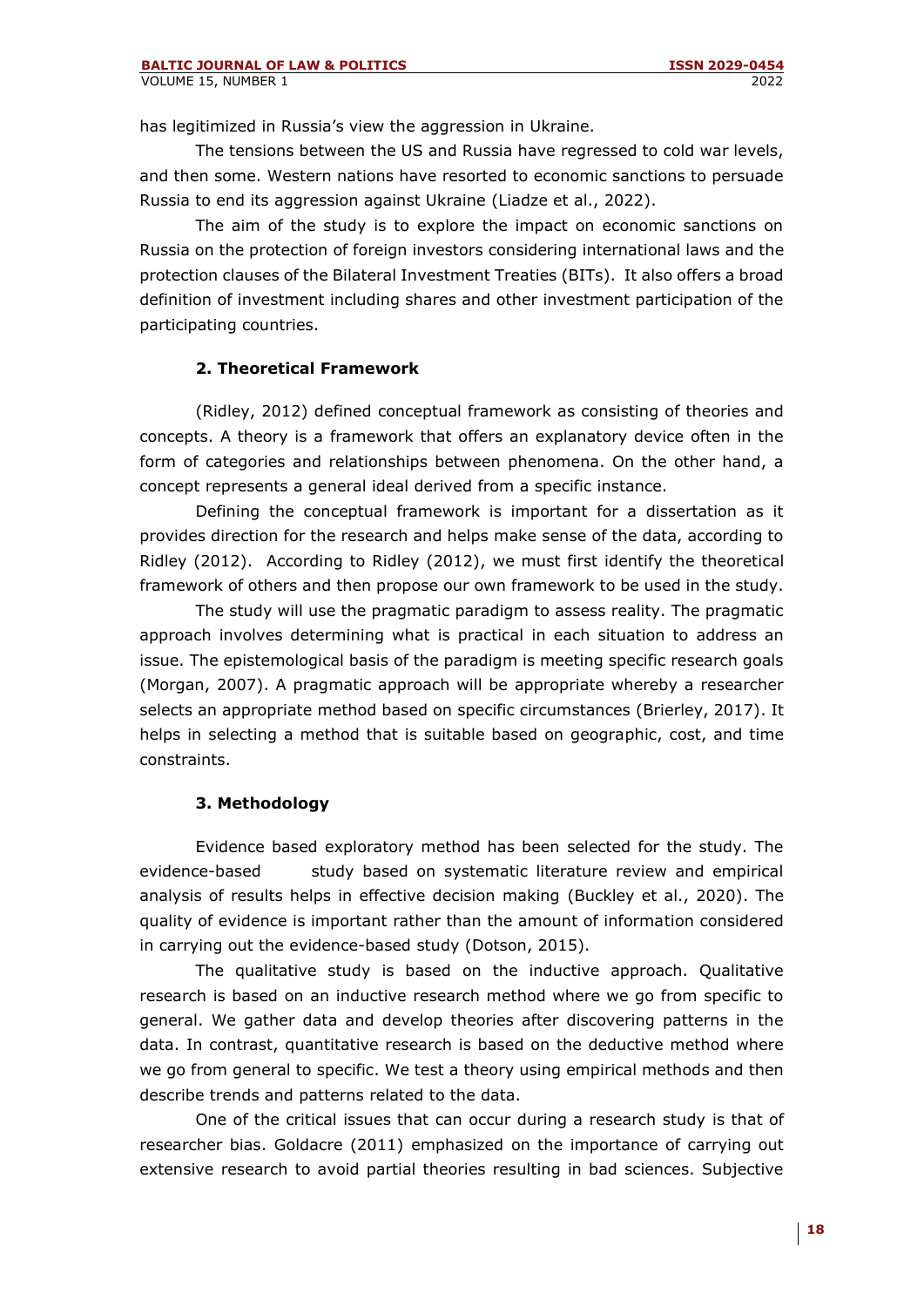evaluation based on insufficient data leads to incorrect observation. A researcher needs to make sure that the evaluation is based on reliable data. Often, we tend to accept published research without gauging the quality of the research. Many times, selective observation leads to an incorrect assumption. A researcher needs to look at all the data based on the idiographic research method that involves looking at a topic from different perspectives as described by Babbie (2016). Ethical principles laid out by the American Research Association (AERA) have been followed in preparing the research study. The American Education Research Association (AERA) (2011)'s Code of Ethics has also set forward ethical principles and standards of research. The five principles include professional competence, integrity, professional responsibility, social responsibility, and respect of dignity, diversity, and rights of individuals. The ethical standards emphasize that researchers should avoid falsification, plagiarism, personal gains, harm, exploitation, harassment, and disclose any conflict of interest. Moreover, the standards state that ethical violation of others should be reported to the individual researcher and appropriate authority such as AERA solely for the integrity of the research profession and without any intention of harm. While these standards relate to research involving human subjects, some of the principles can also be applicable to other types of research work. Professional competence, social responsibility, and integrity are ethical principles that can be applied to any research work.

Every paradigm has its own ontological and epistemological foundation (Scotland, 2012). Ontology refers to the nature of existence or being (Crotty, 2003). Epistemology is concerned with a way of understanding and explaining what we know (Crotty, 2003). Research can be both critical and interpretive since both are based on subjective experiences. Critical realism helps us in developing and auguring for social phenomena by revealing the underlying causal mechanism (Danermark et al., 2002). According to Cohen et al. (2009), knowledge is determined by the positional and social power of the advocates of knowledge. In other words, we researchers can criticize and advocate for a particular cause. In my view, the ontological basis of critical realism is that there is an external reality that can be identified by the researcher. The social reality can be understood by criticizing the underlying interviewee's biases or other issues relating to the gathered research. According to Scotland (2012), researchers make value-laden judgments throughout the research process including in interpretations of the findings. The ontological position of both critical realism and interpretive paradigms is relativism that puts forward the view that reality is subjective and differs from one person to another. There are different realities that are individually constructed and there are as many realities as there are individuals (Scotland, 2012).

### **4. Definitions**

**Bilateral Investment Treaty (BIT)** refers to the investment agreements between two countries that specify the terms and conditions of trade and economic cooperation between them.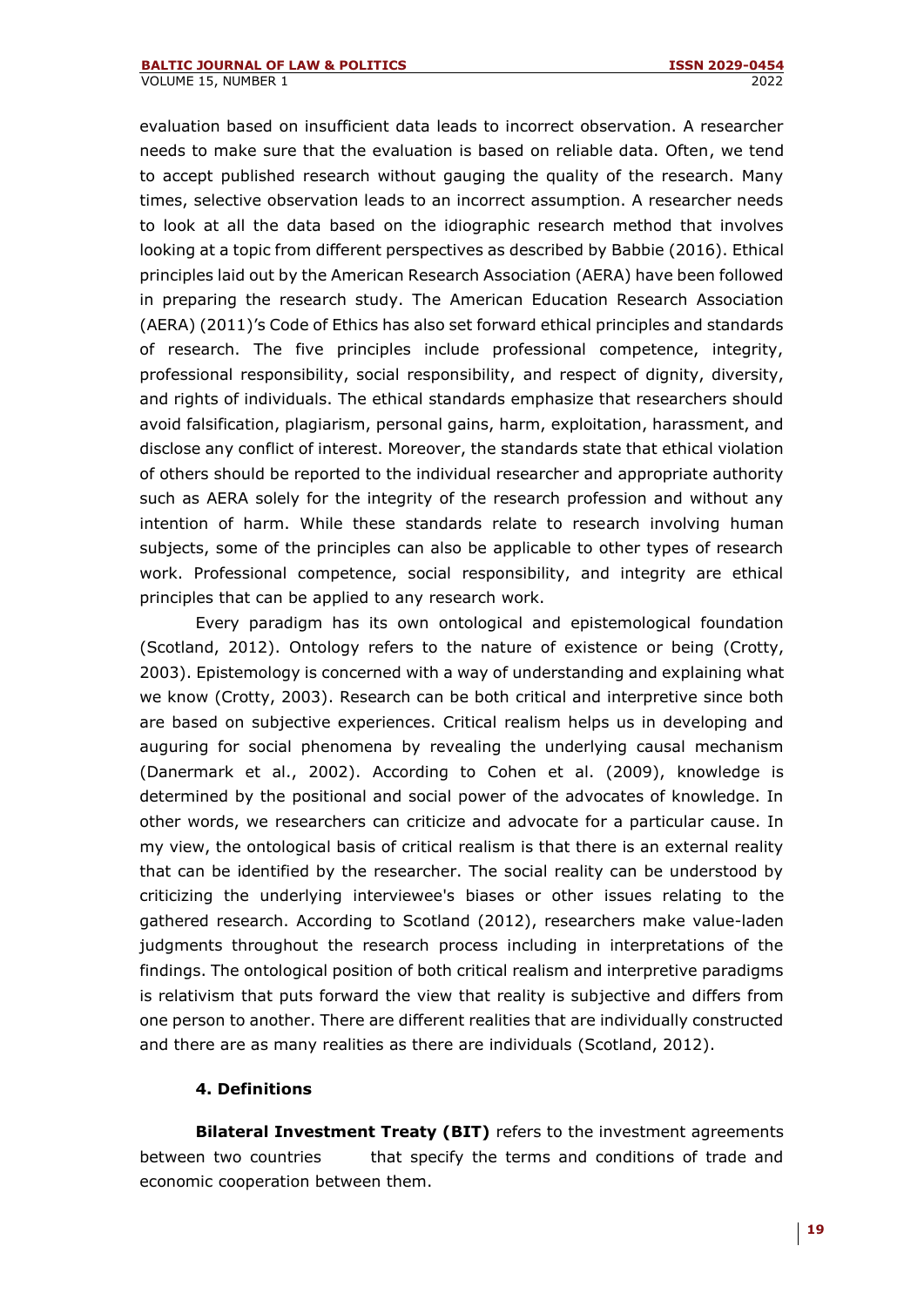**Investment** refers to any type of asset including shares, stocks, tangible, and intangible properties as well as rights conferred by law to carry on commercial activities including exploration, exploitation, extraction, and development of natural resources.

**Russia** refers to the Russian Federation that formed after the dissolution of the Union of Social Socialist Republics (USSR) on December 25, 1991.

### **5. Economic Sanctions Against Russia**

Western governments led by the United States have imposed sanctions on Russia for instigating a war in Ukraine. The purpose of economic sanctions is to restrict the trade for non-economic reasons by governments that want to express discontent over the behavior of a country (Smeets, 2018). While political scientists and economists have expressed skepticism over the punitive measures as a political tool, the Ukraine conflict resulted in most western countries imposing economic sanctions.

The US and UK has banned all oil and gas imports from Russia (BBC News, 2022a). The oil imports from Russia made up 8 percent and 6 percent of oil imports for the US and the UK, respectively. The EU, which imports about 25 percent of oil and 40 percent of gas from Russia, had made plans to end reliance on Russian oil and gas imports by 2030 (Horton et al., 2022; McGrath, 2022).

Apart from the ban on import of Russian oil and gas, the western countries have imposed a ban on the export of luxury goods. The UK and the EU announced the ban of high-end art and fashion goods as well as luxury vehicles. The UK has banned Russian private jets in its air space. Moreover, all Russian flights are banned from Canada, the EU, the US, and the UK (BBC News, 2022a).

In addition, western countries have frozen the foreign currency reserve of the Russian central bank amounting to \$630 billion (BBC News, 2022a). The US and the UK also froze deposits of Russians in local banks, and removed the country from the international SIFT payment system (BBC News, 2022a). The assets of Russian banks were also frozen. The major Russian banks were also excluded from the financial system of the UK (BBC News, 2022a).

The EU had announced that it would target nearly 70 percent of the Russian bank market (BBC News, 2022a). Germany also announced that it will put the Nord Stream 2 gas pipeline project on hold (BBC News, 2022a). The UK stopped issuance of 'golden visas' and sanctioned thousands of wealthy Russians close to the Kremlin (BBC News, 2022a).

The latest sanctions imposed by the US include a ban of new investment in Russia (BBC News, 2022b). The US and the UK have also imposed sanctions on the family members of the children and relatives of Russian President Putin and his close associates. The two countries along with the EU have impos a ban on items that could be used by the military (BBC News, 2022b). The US announced that a license is required for the sales of sensors, computers, lasers, navigation tools, marine equipment, and telecommunication equipment to Russia and most of the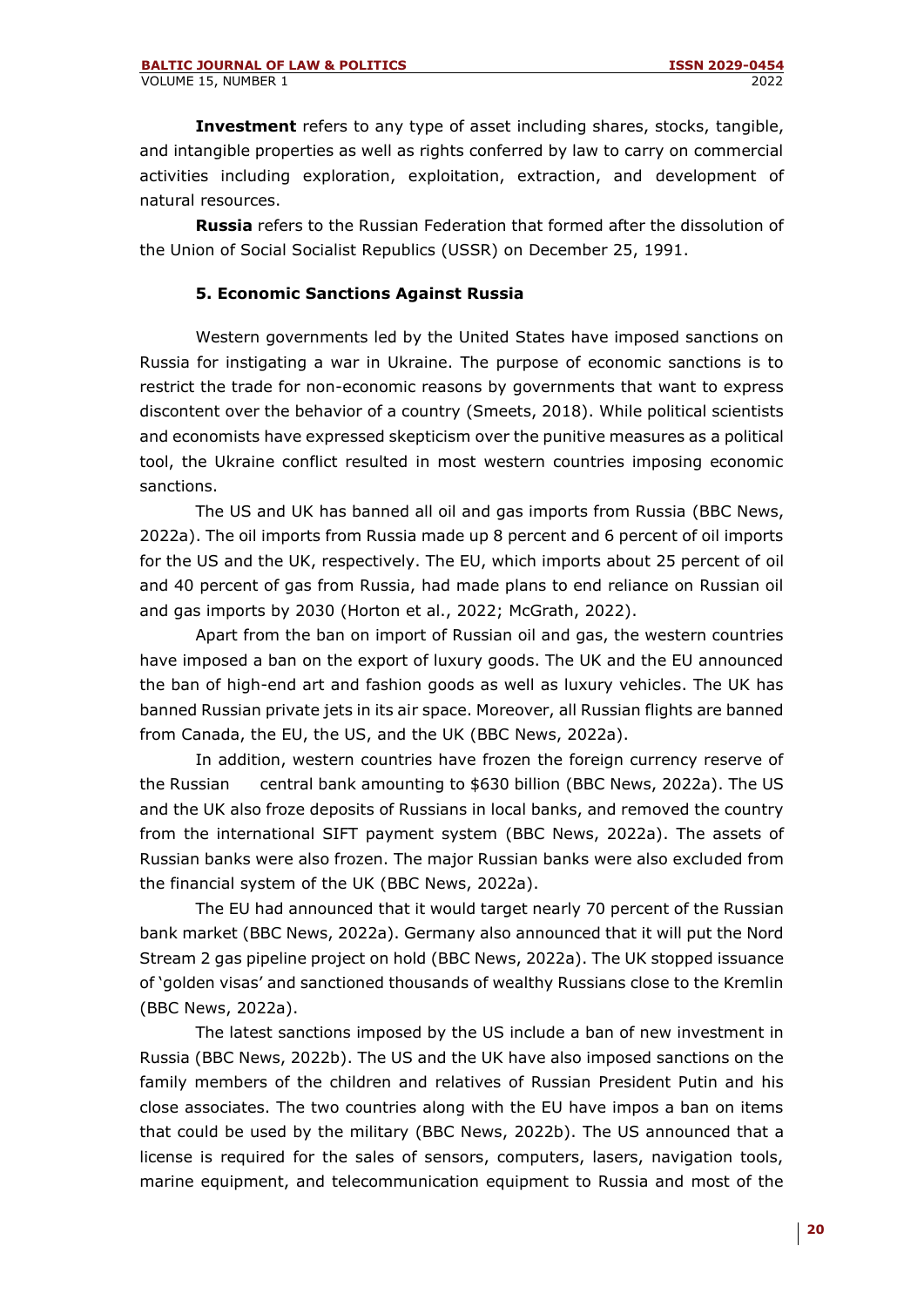requests will be denied (Dave & Dastin, 2022).

In April 2021, the UK also targeted defense companies and Russian generals who are involved in Ukraine wars (Muvija, 2022). The country also banned Russian investors active in various industries including oil and gas, fertilizers, diamonds, and trucks and banned imports of Russian coal imports (Reuters, 2022c). Moreover, Canada had imposed sanctions on 33 defense companies that assisted the Russian military in the Ukraine conflict (Reuters, 2022d). The same month Australia targeted 14 Russian state owned companies (Reuters, 2022a). Australia also banned exports of alumina to Russia because of the war on Ukraine (Komiya, 2022).

The neutral Switzerland also imposed sanctions against Russian companies and oligarchs (Reuters, 2022b). The country froze up to \$8.03 billion (7.5 billion Swiss Francs) in assets including foreign bank accounts and properties in the country. In addition, Norway has announced that it will divest its sovereign fund from Russia (Schummer, 2022).

Japan has banned export of luxury goods to Russia (Reuters, 2022f). South Korea and Singapore also announced banking and export sanctions on Russia to assist Ukrainians (Reuters, 2022e; Shin & Kim, 2022).

The US issued warnings to actors that try to bypass sanctions against Russia (Meredith, 2022). The sanctions on Russia by the US, EU, UK, and other nations have a far-reaching impact on the bilateral treaties with Russia.

Western nations have also imposed sanctions on Russian government officials and billionaires. As of March 2022, a total of 37 Russian businessmen were sanctioned by the western countries (Tognini, 2022). The sanctions include travel ban and seizure of assets including private jets, real estate, bank accounts, and investments in western countries including Australia, Canada, the EU, Switzerland, the US, and the UK.

In addition, many Western brands have taken initiatives to end economic activities in Russia. Adidas, which has over 500 stores in Russia, announced that it will suspend sales in the country. Other notable firms that have stopped operating in the country include British American Tobacco, Nike, Unilever, American Express, Bank of America, Citigroup, JPMorgan Chase, and Goldman Sachs (New York Times, 2022). Studies cite that over one thousand companies have reduced their operations in Russia due to the Ukraine-Russia war (Yale School of Management, 2022). Corporations also have the responsibility as per the UN Guiding Principles on Businesses and Human Rights 2011 (UNGP) to avoid doing business with privately owned businesses and government agencies that are guilty of violating human rights. While corporations won't be prosecuted for doing business in Russia, they risk serious harm to the brand image particularly in western countries.

## **6. The Impact of Russian Economic Sanctions on BITs with Other Countries**

Russia has entered into BITs with more than 60 countries (Jones Day,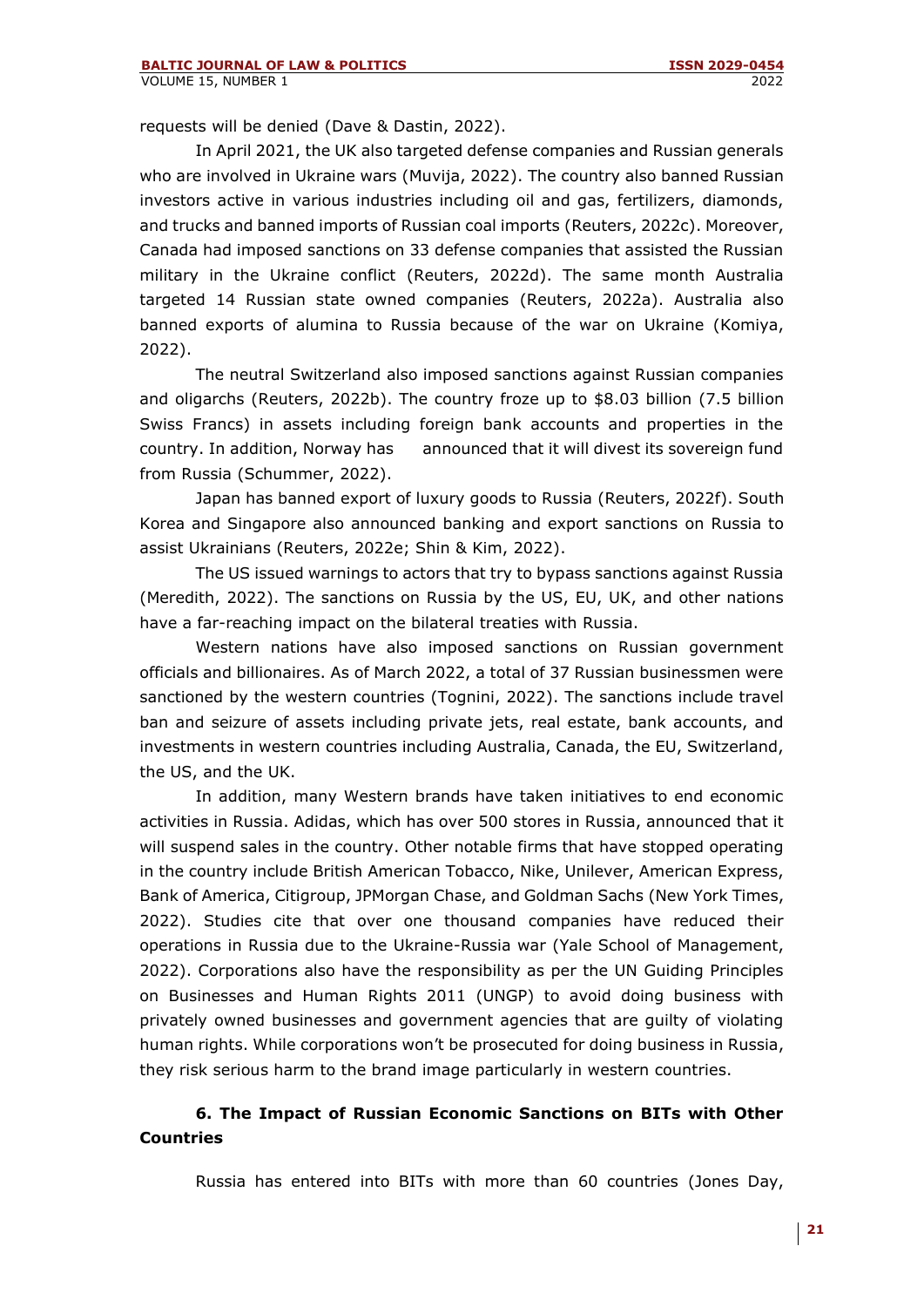2022). In 2017, the Government of Russia adopted the Resolution on Entering into International Treaties on the Encouragement and Mutual Protection of Investments that replaced the old Russian Model BIT (Norton Rose Fulbright, 2017). The new Regulation contains guidelines for BITs that were created after a lawsuit brought about by the shareholders of Russian oil corporation Yukos. It is important to note that the new Regulation only applies to future BITs.

Existing treaties are covered under the older 2001 Russian Model BITs (Alekseenko, 2019). The Russian model BIT offers substantive protections to partner nations including fair and equitable treatment, expropriation, protection and security, and most favored nation treatment, among other factors (Rubins et al., 2021).

The International Law Commission (2010), A/65/10 (2010) stated in Draft Article 3 that armed conflict does not result in the termination or suspension of activities. According to the draft report, termination of a treaty in the event of armed conflict depends on the formal expression of a party through notification to the other party. This also implies that bilateral treaties continue to remain in force even in the event of armed conflict. Commercial arbitration and other legal rights continue to remain in force until expressed notification is announced by one of the parties of the treaty.

The treaties regarding protection of investor's assets remain in force even after the outbreak of war but only if the two countries have signed a BIT. Investors from countries who have not signed treaties have to rely on customary law for the protection of their foreign investment. A claims commission is generally established for processing of claims in case there are no investment treaties. An example of a claims commission includes the Eritrea-Ethiopia Claims Commission that was set up to deal with claims after the armed conflict in Ethiopia. Another example of the claim's commission is the setup of the Iran-US Claims Commission that was set up to process claims by investors in the two countries.

The International Law Commission (ILC) was created by the UN General Assembly in 1947. The aim of ILC was to promote the progressive development of international law. The commission has carried out various studies in this regard that has led to the development of international protection of investor rights among other topics.

An important distinction that must be considered when it comes to protection of claims by investors is between internal and international armed conflict. Internal conflict is covered under Article 3 of the Geneva Conventions and the Protocol Additional to the Geneva Convention in 1949 as well as Article 19 of the 1954 Hague Convention on Cultural Property (United Nations, 1994). The protection clauses are applicable for all investors that are not parties of hostilities in the event of an armed conflict.

Property damage is inevitable in armed conflicts such as the Russia-Ukraine conflict. The Article 46 and 47 of the Hague Regulations prohibit confiscation of private property in a country. The same protection is afforded in Article 53 of the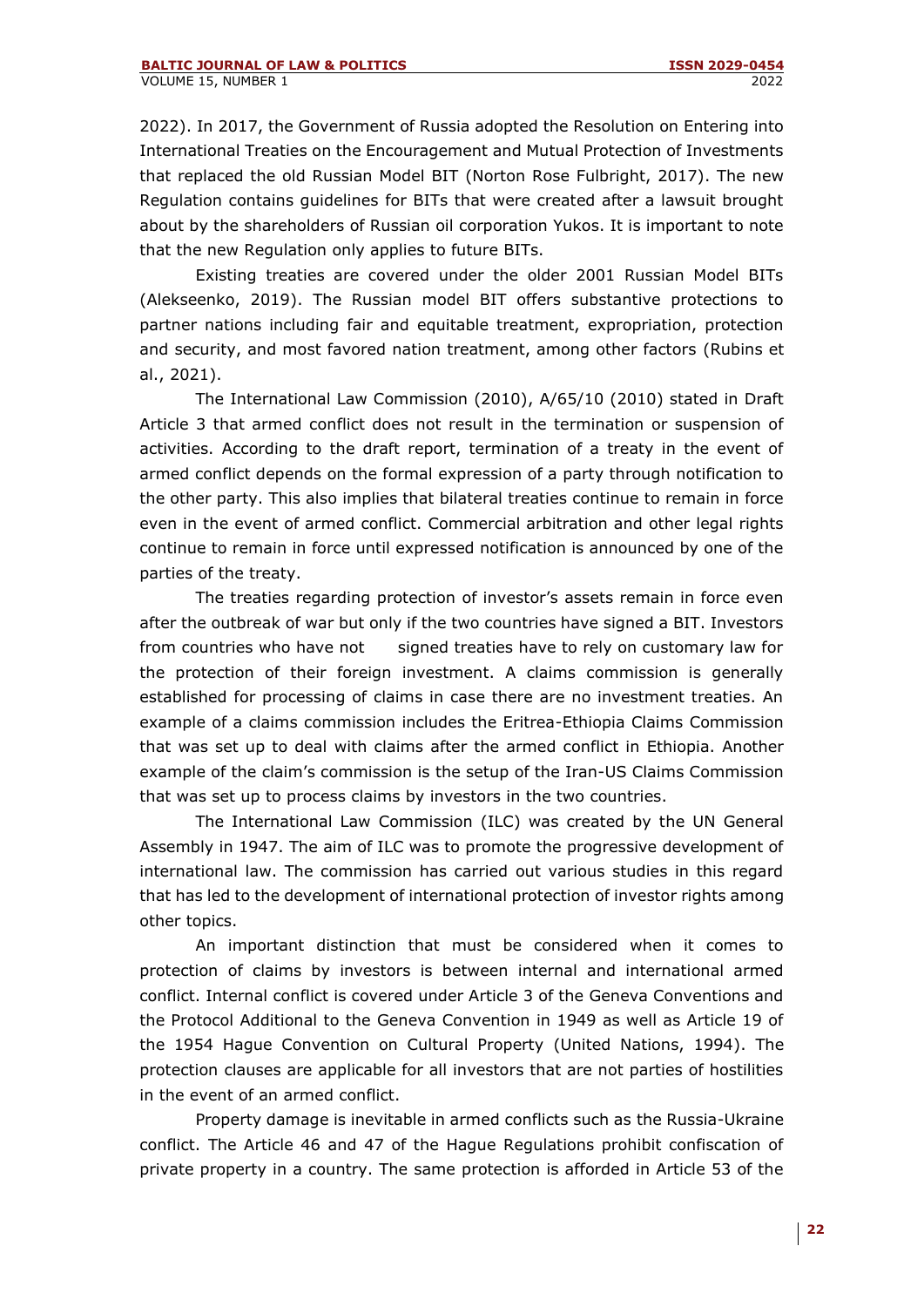Geneva Convention that prohibits the pillaging and destruction of private property unless justified as necessary by the military. Failing to comply with the provisions of the articles is considered a war crime. The Hague Convention also specifically states that an occupying party shall respect the legal obligations of the country prior to the war. Private and government investors whose properties are seized or destroyed through a military necessity need not be compensated, as per the international laws.

Protection of property rights is applicable also in the case of noninternational conflict such as a civil war. The host country is responsible for damages if the destruction goes beyond objective necessity. The country is also responsible for actions by any of its supporters. The attack should not be excessive and precautionary measures should be adopted to minimize collateral damage in the event of a military attack.

Under the ILC, a host country is responsible in the event of losses sustained by a non-resident alien due to a civil unrest in a country leading to government action. The primary obligation as per the ILC is on the host party and the secondary responsibility is on the international community. In the case of the Russia-Ukraine conflict, the host country that is Russia and Ukraine are responsible for losses sustained by foreign investors. However, the responsibility for protection of foreign investors becomes an international obligation in case the host-country violates the terms of the treaty.

The obligation of the host state to provide protection of foreign investment does not result in the creation of an absolute liability. The host country with the signing of the BITs does not give any promise to foreign investors about safety of investment. Instead, it creates an obligation of practicing due diligence in protecting the assets of foreign investors.

Most BITs between Russia and other countries contain the war clauses. The war clauses of the BIT assure investors that they will be compensated by the host party for their losses. For instance, Article 5 Compensation for losses of the Bahrain-Russian Federation BIT for 2014 states that the host party will offer compensation, restitution, indemnification, and other settlements without any discrimination and of equal degree to the restitution provided to the local investors in the event of war. In addition, the Russian Federation - Uzbekistan BIT that came into force in 2013 contains provisions for protection of foreign investment in the Article Damages section. This provision is contained in all the BITs entered by Russia and other countries. The bilateral treaties like ILC do not contain any provisions that imply that the provisions do not apply or end in the event of armed conflicts.

The clauses of the BITs between Russia and other countries imply that the host party will be responsible to compensate foreign investors in a similar capacity to compensating local investors. The BITs state that the investors will be provided compensation in the event of war or other types of armed conflict such as revolt, state of national emergency, revolution, riot, insurrection, and other similar events.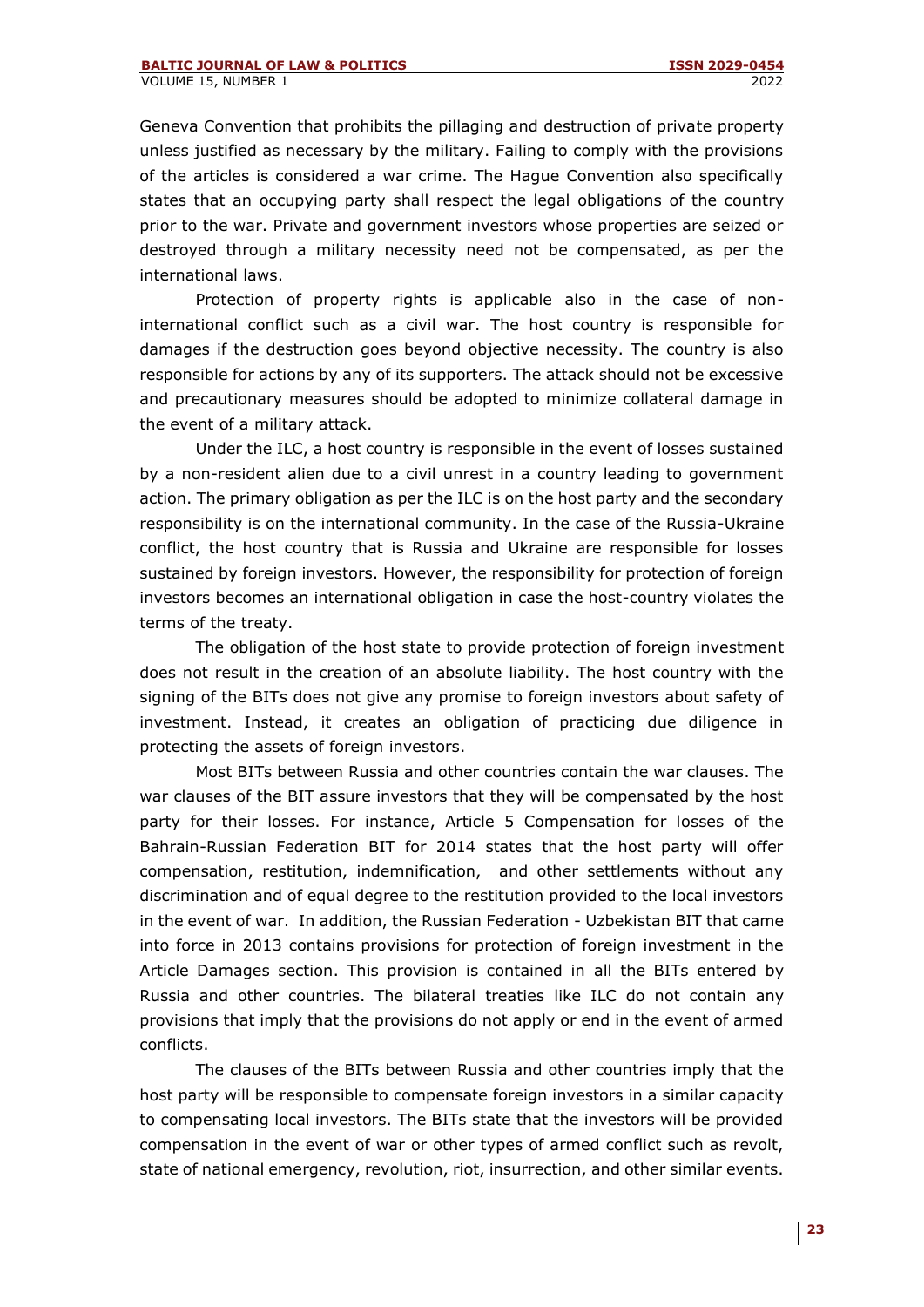The BITs guarantee that both the contracting parties will guarantee full security and protection to investors. The clauses ensure non-discriminatory compensation to foreign investors in case they suffer loss due to any type of armed conflicts Unlike the ILC, BITs between Russia and other countries don't differentiate between destruction due to military necessity and otherwise. The treaties require that the host party with an ongoing armed conflict must compensate investors in case of destruction during civil strife and war irrespective of the fact that the destruction of the target asset was a military necessity.

The inclusion of 'war clauses' in BITs is the outcome of economic necessity. Foreign investment benefits the local economy leading to improved tax revenues and increased employment. That is why most countries guarantee the other party the protection of investment assets irrespective of whether the destruction was caused due to a necessary military activity.

An important aspect of BITs between Russia and other countries is that the treaties contain clauses that imply that the protection clauses are applicable to both unarmed and armed conflict. It does so by using the terms war, riot, and national emergency. This means that the protection mechanisms apply to non-armed conflicts and even national emergencies such as COVID pandemic.

Tribunals that are formed to settle compensation claims by foreign investors will first look at provisions of the BIT. International tribunals even go on to declare that provisions of BITs take precedence over national or international (ICSID, 2006).

In addition, the treaties afford full protection for each contracting party to the contracting parties. As an example, Article 2 Promotion and Protection of Investments of the Russian Federation - Uzbekistan BIT (2013) states that, "Each Contracting Party shall ensure…full protection on its territory of investments of investors of the other Contracting Party". Similar provisions are included in BITs between Russia and other countries. These provisions are generally included in the early sections of the treaties that signify an expression of importance to the compensation of foreign investment. The full protection term implies that the host country does not impose a particular restrictions or discrimination in offering compensation for losses during armed conflicts. Moreover, the treaties do not imply strict liability on the host nation as this would require the host country to compensate the other even in case of destruction due to actions of entities whose actions are not attributed to the State. This implies that the host countries must take due diligence in protecting the properties of foreign investors. The host country must provide reasonable protection to the assets of foreign investors with no discrimination and in a similar capacity to protection provided to local investors.

Under the clauses of the BITs, host countries have the responsibility to protect foreign investments in the case of conduct by the government, its agent or implicit approval of the action of a third country. Moreover, the implied responsibility is not applicable in case the damages are caused by a third party. This means that Russia will not be obligated to compensate investors if Ukraine or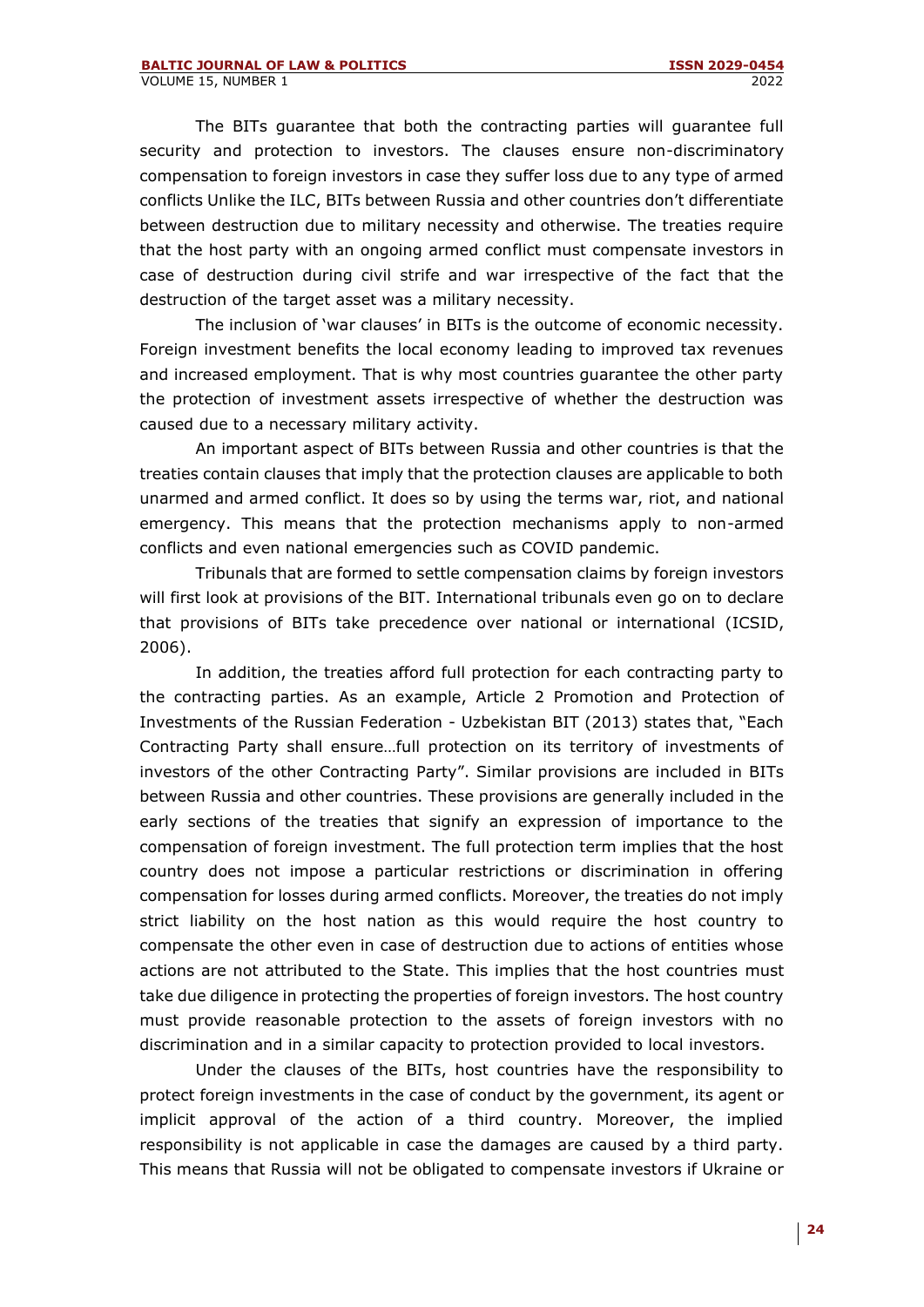other parties cause damage to the assets of the foreign investors. In contrast, if a third party or rebels gains control of the Russian government, they will be liable to compensate foreign investors. The responsibility arises through the attribution of conduct of the opposition faction to the host country. However, the host country must afford protection or at least warn the foreign investors about the threat posed by the opposing party during an armed conflict. Failure to provide protection and acting according to due diligence in providing protection will make the host country responsible for damages by the opposing party. The responsibility will also remain on the host country if it does not punish the opposing party and order it to provide reparation for the damages.

An important point to note about full protection liability in the context of BITs is that the host country cannot claim that it has met its responsibility and acted in a similar manner to both local and foreign investors by not providing protection to either party. The host country is responsible to provide protection to foreign investors irrespective of compensation to local investors.

The foreign investors whose properties have been damaged due to armed conflict must provide evidence. The responsibility of the host country will be absolved in case the claimant fails to produce evidence that the damage was due to actual or implied actions of the country.

## **7. An Assessment of the Western Economic Sanctions on Russian Foreign Investors**

The Western economic sanctions on Russia are a type of economic warfare (Naylor, 2001). The intent of the sanctions was to put economic pressure on the target company (Fishman, 2017). The western nations sanctions against foreign Russian investors is valid according to the doctrine of universal jurisdiction that reflect the jurisdiction of states to prescribe their criminal laws for international criminal actions (O'keefe, 2004). The concept of universal jurisdiction represents a mixture of local judicial processes and international politics. The international criminal actions that are subject to local judicial procedures include war crimes, human rights violations, torture and genocide (Kissenger, 2001). The aim of the economic sanctions is to increase pressure on the aggressive party to end its criminal actions. Under this doctrine, people who are associated with the aggressive party can be tried and sanctions can be imposed on them by local courts.

The economic sanctions against the aggressive party under the universal jurisdiction have been criticized by some experts. Some experts consider it a 'tyranny of judges' that violates international laws (Kissenger, 2001). But others consider the action of local courts acting under universal declaration to be valid as the aggressor will think twice before committing criminal acts (Roth, 2001).

While western nations have acted in accordance with international laws in freezing assets of foreign Russian investors in the light of the doctrine of universal jurisdiction, the same cannot be said for Russia. Russia has violated the BITs clauses of protection of foreign investor's assets by limiting individuals and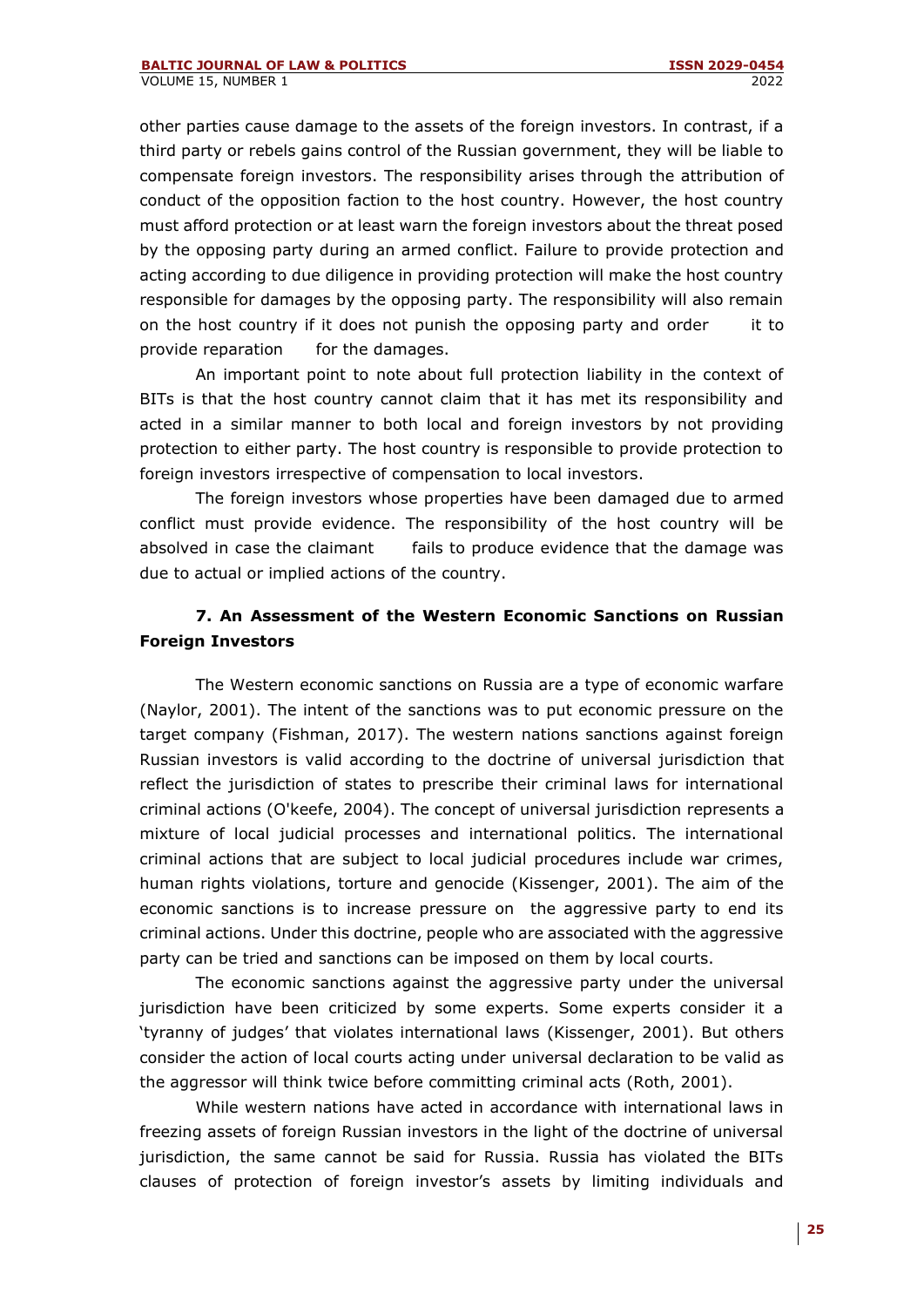companies from 'unfriendly' countries to transfer funds in excess of \$10,000 outside Russia. In addition, the actions taken by the Russian government to seize the assets of firms that close operations in the country is in direct violation of BIT treaties. The Russian government will seize shares of foreign companies belonging to 'unfriendly states' that have more 25 percent share ownership will be taken by the Russian government. Russia has also blocked foreign investors from selling their positions in Russia and receiving dividends.

The retaliatory actions taken by Russia against foreign investors breaches the BIT's protection clauses regarding fair and equitable treatment of foreign investors. The measures result in significant deprivation of assets that represent unlawful expropriation of foreign investors.

## **8. Future Credibility of BITs through the Armed Conflict between Russia and Ukraine**

The Russian government's actions after the armed conflict in Ukraine-Russia have greatly undermined the integrity of the BITs with other countries. In an unprecedented move, Russia announced that it will seize assets of foreign firms and nationalize the companies that close operations in the country (Tan, 2022; Thompson & Cotovio, 2022). This move is in violation of the war clauses of the BITs whereby Russia had committed to provide protection to foreign investment in the event of an armed conflict.

Capital controls initiated by Russia to protect national interest at the expense of the interest of the foreign investors is a clear violation of the war clauses of BITs. The actions also violate the ILC clauses regarding protection of foreign investment. Companies have the right to enter and exit the country without any kind of legal repercussions. Capital controls initiated by Russia has greatly undermined the future of BITs.

The war clauses of BITs regarding protection of foreign company assets have been ignored by Russia. The action has been taken to protect the national interest of the country. It can be argued that countries in times of armed conflicts generally look at their own interest. The aim of the policy makers at the time was survival instead of considering the interest of partner nations. Russia was indeed forced to violate the clauses of the BIT and international investment treaties regarding protection of foreign investment during the Russia-Ukraine war to protect its interest. This has put the credibility of BITs during armed conflict at risk since countries don't necessarily take measures during armed conflicts to protect the assets of a partner country. The responsibility of protection of foreign investment during armed conflict should not be solely on signatories of the BITs. Foreign investors should not rely on BITs for the protection of investment. It is important to set up an international tribunal that focuses on matters relating to reparation of losses suffered by foreign investors during armed conflict. The country violating the BIT should be pressured to compensate foreign investors and barred from World Trade Organization (WTO) membership until it offers the required compensation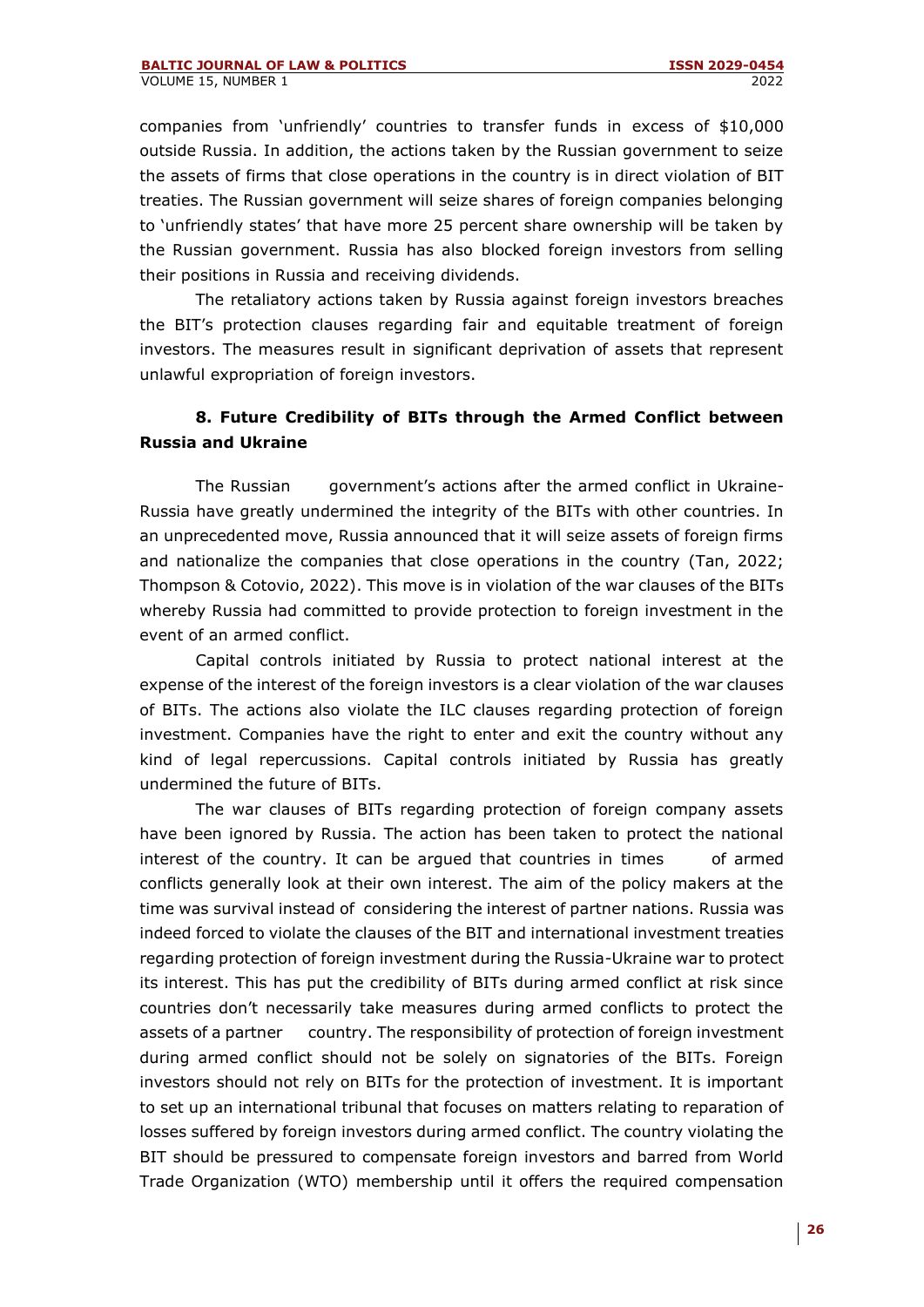for violating the war clauses of the BITs and ILC.

### **9. Conclusion**

Economic sanctions are largely ineffective since the alternative market diminishes the impact (Kaempfer & Lowenberg, 1988). The study conclusion is that the obligation of protection of foreign and local investor's properties falls on the host country. Russia and Ukraine are responsible for the protection of private properties in their respective countries.

Russia has the obligation under international conventions to protect properties of foreign investors in the country. Noncompliance of the laws will make the host country a war criminal with associated repercussions. The duty of care for private properties is necessary for the host country and must be complied with otherwise it will be deemed a war criminal. The standard set by the international laws regarding duty of care is of due diligence that requires the host country to protect foreign investors' properties from potential and actual harm. Not taking due diligence in protection of the property is considered a breach as per the international laws concerning armed conflict.

As per the ILC, the duty to protect is applicable to the host country irrespective of the international or domestic armed conflict. This means Russia is bound to the international laws for the protection foreign investors' assets in both its own country and 'occupied' regions in Ukraine. The Articles of the ILC regarding the rules related to the Effects on Armed Conflict on Treaties the terms of the BITs remain in effect in armed conflicts. The ILC rules regarding compensation will apply to the BITs if there is no express provision regarding the matter in the treaty.

International and local civil wars generally exclude the application of the contracts of the parties of the bilateral treaties. The ILC is applicable in almost all treaties of Russia and other countries since they don't contain a war clause. Under the international laws, the host country as expressed earlier must compensate the foreign investor who suffers a loss due to military action. Investors must seek compensation under the rules of the international laws.

#### **References**

- Al Jazeera. (2022). *'Seismic waves': IMF cuts global growth forecast over Russia war*. Al Jazeera*.* [https://www.aljazeera.com/economy/2022/4/19/seismic-waves](https://www.aljazeera.com/economy/2022/4/19/seismic-waves-imf-cuts-global-growth-forecast-over-russia-war)[imf-cuts-global-growth-forecast-over-russia-war](https://www.aljazeera.com/economy/2022/4/19/seismic-waves-imf-cuts-global-growth-forecast-over-russia-war)
- Alekseenko, A. P. (2019). New Russian model BIT and the practice of investment arbitration. *Manchester Journal of International Economic Law, 16*(1), 79-93. <http://www.scopus.com/inward/record.url?scp=85078795428&partnerID=8YFLogxK>
- American Education Research Association (AERA). (2011). AERA Code of Ethics: American Educational Research Association Approved by the AERA Council February 2011. *Educational Researcher, 40*(3), 145-156. <https://doi.org/10.3102/0013189X11410403>
- Babbie, E. (2016). *The practice of social research* (14th ed.). Boston, MA: Cengage Learning.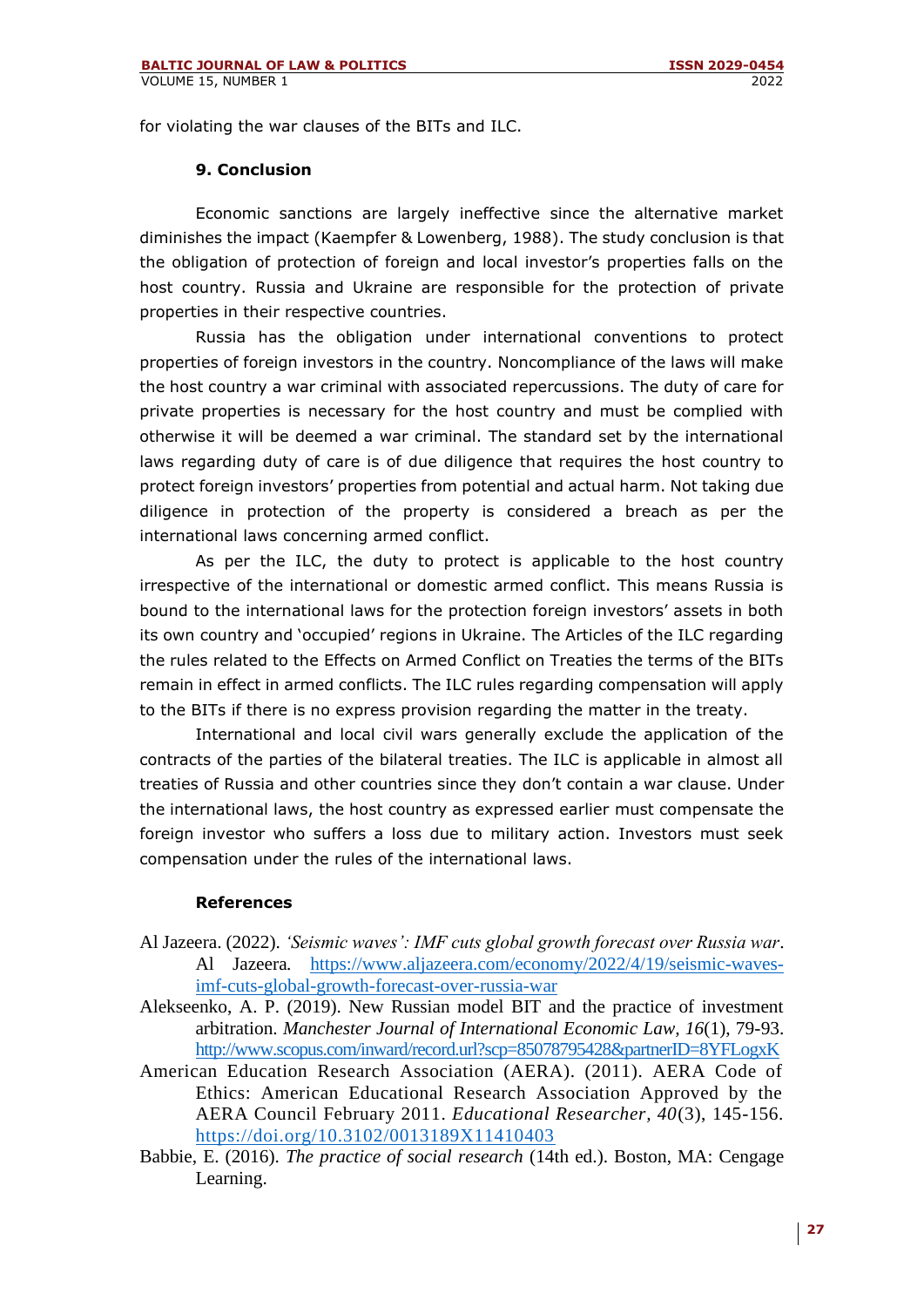- BBC News. (2022a). *War in Ukraine: West hits Russia with oil bans and gas curbs*. BBC News*.* <https://www.bbc.com/news/world-us-canada-60666251>
- BBC News. (2022b). *What sanctions are being imposed on Russia over Ukraine invasion?* BBC News*.* <https://www.bbc.com/news/world-europe-60125659>
- Brierley, J. A. (2017). The role of a pragmatist paradigm when adopting mixed methods in behavioural accounting research. *International Journal of Behavioural Accounting and Finance, 6*(2), 140-154[. https://doi.org/10.1504/IJBAF.2017.10007499](https://doi.org/10.1504/IJBAF.2017.10007499)
- Buckley, P. R., Fagan, A. A., Pampel, F. C., & Hill, K. G. (2020). Making evidencebased interventions relevant for users: A comparison of requirements for dissemination readiness across program registries. *Evaluation Review, 44*(1), 51-83.<https://doi.org/10.1177%2F0193841X20933776>
- Cohen, L., Manion, L., & Morrison, K. (2009). *Research methods in education*(6th ed.). Routledge. <https://gtu.ge/Agro-Lib/RESEARCH%20METHOD%20COHEN%20ok.pdf>
- Crotty, M. (2003). *The Foundations of Social Research: Meaning and Perspectives in the Research Process*. London, UK: Sage Publications.
- Danermark, B., Ekström, M., Jakobsen, L., & Karlsson, J. C. (2002). *Explaining Society*. London, UK, Routledge.
- Dave, P., & Dastin, J. (2022). *Explainer: The new U.S. export rules designed to freeze Russian Tech*. Reuters*.* [https://www.reuters.com/technology/new-us-export](https://www.reuters.com/technology/new-us-export-rules-designed-freeze-russian-tech-2022-02-25/)[rules-designed-freeze-russian-tech-2022-02-25/](https://www.reuters.com/technology/new-us-export-rules-designed-freeze-russian-tech-2022-02-25/)
- Dotson, W. D. (2015). *Evidence based practice: What it is and why it matters?* CDC. [https://www.cdc.gov/genomics/about/file/print/Evidence-](https://www.cdc.gov/genomics/about/file/print/Evidence-Based_Practice_508.pdf)[Based\\_Practice\\_508.pdf](https://www.cdc.gov/genomics/about/file/print/Evidence-Based_Practice_508.pdf)
- Fedor, J., Lewis, S., & Zhurzhenko, T. (2017). Introduction: War and Memory in Russia, Ukraine, and Belarus. In *War and Memory in Russia, Ukraine and Belarus* (pp. 1-40). Springer. [https://doi.org/10.1007/978-3-319-66523-8\\_1](https://doi.org/10.1007/978-3-319-66523-8_1)
- Fishman, E. (2017). Even smarter sanctions: How to fight in the era of economic warfare. *Foreign Affairs, 96*(6), 102-110[. https://www.jstor.org/stable/44823825](https://www.jstor.org/stable/44823825)
- Goldacre, B. (2011). *Battling bad science*. TED Conferences*.* [https://www.ted.com/talks/ben\\_goldacre\\_battling\\_bad\\_science?language=en](https://www.ted.com/talks/ben_goldacre_battling_bad_science?language=en)
- Horton, J., Palumbo, D., & Bowler, T. (2022). *Russia sanctions: Can the world cope without its oil and gas?* BBC News*.* <https://www.bbc.com/news/58888451>
- ICSID. (2006). *ICSID Convention, Regulations and Rules*. International Centre for Settlement of Investment Disputes. [https://icsid.worldbank.org/sites/default/files/documents/ICSID%20Conventio](https://icsid.worldbank.org/sites/default/files/documents/ICSID%20Convention%20English.pdf) [n%20English.pdf](https://icsid.worldbank.org/sites/default/files/documents/ICSID%20Convention%20English.pdf)
- International Law Commission. (2010). *Report of the International Law Commission on the Work of Its Sixty-Second Session*. UN GAOR, 65th session, Agenda Item 79, Supplement No 10, UN Doc A/65/10 (2010) 344 [384]. [https://legal.un.org/ilc/guide/1\\_10.shtml](https://legal.un.org/ilc/guide/1_10.shtml)
- Jones Day. (2022). *Companies With Investments and Businesses in Ukraine and Russia: The Importance of Investment Treaties*. Jones Day*.* [https://www.jonesday.com/en/insights/2022/03/investment-treaties-in-ukraine](https://www.jonesday.com/en/insights/2022/03/investment-treaties-in-ukraine-and-russia/)[and-russia/](https://www.jonesday.com/en/insights/2022/03/investment-treaties-in-ukraine-and-russia/)
- Kaempfer, W. H., & Lowenberg, A. D. (1988). The theory of international economic sanctions: A public choice approach. *The American Economic Review, 78*(4), 786-793.<https://www.jstor.org/stable/1811175>
- Kissenger, H. (2001). The Pitfalls of Universal Jurisdiction: Risking Judicial Tyranny. *Foreign Affairs*, 86-96. [https://www.foreignaffairs.com/articles/2001-07-](https://www.foreignaffairs.com/articles/2001-07-01/pitfalls-universal-jurisdiction) [01/pitfalls-universal-jurisdiction](https://www.foreignaffairs.com/articles/2001-07-01/pitfalls-universal-jurisdiction)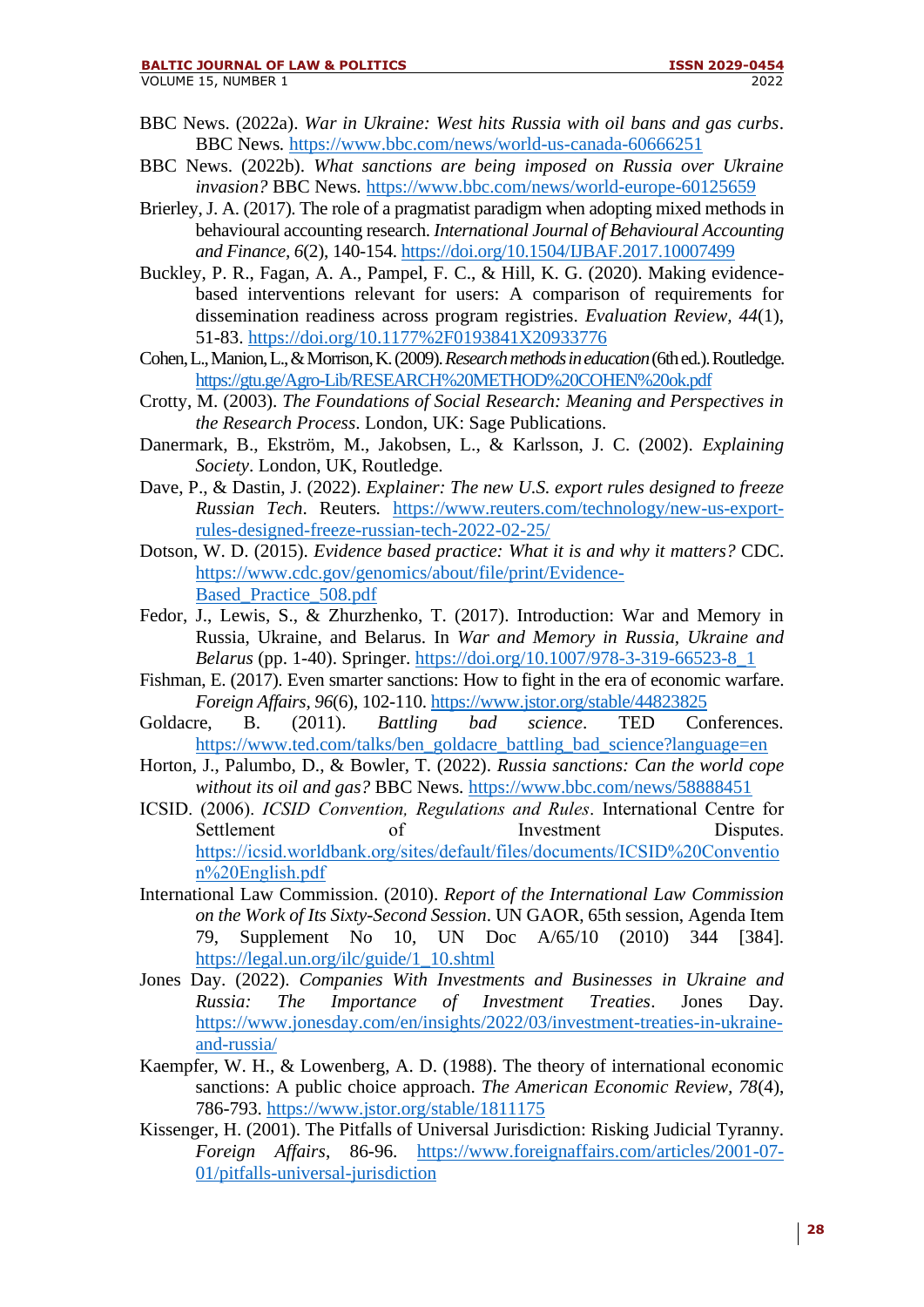#### **BALTIC JOURNAL OF LAW & POLITICS ISSN 2029-0454**

- Komiya, K. (2022). *Japan to ban Russia-bound exports of luxury cars, goods from April 5*. Reuters*.* [https://www.reuters.com/business/autos-transportation/japan-ban](https://www.reuters.com/business/autos-transportation/japan-ban-russia-bound-exports-luxury-cars-goods-april-5-2022-03-29/)[russia-bound-exports-luxury-cars-goods-april-5-2022-03-29/](https://www.reuters.com/business/autos-transportation/japan-ban-russia-bound-exports-luxury-cars-goods-april-5-2022-03-29/)
- Liadze, I., Macchiarelli, C., Mortimer-Lee, P., & Juanino, P. S. (2022). The economic costs of the Russia-Ukraine conflict. *NIESR Policy Paper, 32*. [https://www.niesr.ac.uk/wp-content/uploads/2022/03/PP32-Economic-Costs-](https://www.niesr.ac.uk/wp-content/uploads/2022/03/PP32-Economic-Costs-Russia-Ukraine.pdf)[Russia-Ukraine.pdf](https://www.niesr.ac.uk/wp-content/uploads/2022/03/PP32-Economic-Costs-Russia-Ukraine.pdf)
- McGrath, M. (2022). *Climate change: EU unveils plan to end reliance on Russian gas*. BBC News*.* <https://www.bbc.com/news/science-environment-60664799>
- Meredith, S. (2022). *'We will come and we will find you': U.S. issues warning to anyone helping Russia bypass sanctions*. CNBC*.* [https://www.cnbc.com/2022/03/29/us-issues-warning-to-crypto-banks](https://www.cnbc.com/2022/03/29/us-issues-warning-to-crypto-banks-helping-russia-bypass-sanctions.html)[helping-russia-bypass-sanctions.html](https://www.cnbc.com/2022/03/29/us-issues-warning-to-crypto-banks-helping-russia-bypass-sanctions.html)
- Morgan, D. L. (2007). Paradigms lost and pragmatism regained: Methodological implications of combining qualitative and quantitative methods. *Journal of mixed methods research, 1*(1), 48-76. <https://doi.org/10.1177%2F2345678906292462>
- Muvija, M. (2022). *UK sanctions Russian generals it says have 'blood on their hands*. Reuters*.* [https://www.reuters.com/world/uk/uk-sets-out-26-new-sanctions](https://www.reuters.com/world/uk/uk-sets-out-26-new-sanctions-against-russia-2022-04-21/)[against-russia-2022-04-21/](https://www.reuters.com/world/uk/uk-sets-out-26-new-sanctions-against-russia-2022-04-21/)
- Naylor, R. T. (2001). *Economic warfare: Sanctions, embargo busting, and their human cost*. Northeastern University Press, Boston.
- New York Times. (2022). *Companies Are Getting Out of Russia, Sometimes at a Cost*. New York Times*.* [https://www.nytimes.com/article/russia-invasion](https://www.nytimes.com/article/russia-invasion-companies.html)[companies.html](https://www.nytimes.com/article/russia-invasion-companies.html)
- Norton Rose Fulbright. (2017). *Russia's new guidelines on future bilateral investment treaties.* Norton Rose Fulbright. [https://www.nortonrosefulbright.com/en/knowledge/publications/49f1895b/rus](https://www.nortonrosefulbright.com/en/knowledge/publications/49f1895b/russias-new-guidelines-on-future-bilateral-investment-treaties) [sias-new-guidelines-on-future-bilateral-investment-treaties](https://www.nortonrosefulbright.com/en/knowledge/publications/49f1895b/russias-new-guidelines-on-future-bilateral-investment-treaties)
- O'keefe, R. (2004). Universal jurisdiction: clarifying the basic concept. *Journal of International Criminal Justice, 2*(3), 735-760. <https://doi.org/10.1093/jicj/2.3.735>
- Reuters. (2022a). *Australia bans alumina exports to Russia, sources coal for Ukraine*. Reuters*.* [https://www.reuters.com/world/australia-bans-alumina-exports](https://www.reuters.com/world/australia-bans-alumina-exports-russia-sources-coal-ukraine-2022-03-19/)[russia-sources-coal-ukraine-2022-03-19/](https://www.reuters.com/world/australia-bans-alumina-exports-russia-sources-coal-ukraine-2022-03-19/)
- Reuters. (2022b). *Canadian 2021 crude imports slid to lowest since 1988, says CER*. Reuters*.* [https://www.reuters.com/business/energy/canadian-2021-crude](https://www.reuters.com/business/energy/canadian-2021-crude-imports-slid-lowest-since-1988-says-cer-2022-03-30)[imports-slid-lowest-since-1988-says-cer-2022-03-30](https://www.reuters.com/business/energy/canadian-2021-crude-imports-slid-lowest-since-1988-says-cer-2022-03-30)
- Reuters. (2022c). *Norway says its sovereign fund will divest from Russia*. Reuters*.* [https://www.reuters.com/world/europe/norway-says-its-sovereign-fund-will](https://www.reuters.com/world/europe/norway-says-its-sovereign-fund-will-divest-russia-2022-02-27/)[divest-russia-2022-02-27/](https://www.reuters.com/world/europe/norway-says-its-sovereign-fund-will-divest-russia-2022-02-27/)
- Reuters. (2022d). *Singapore to impose sanctions on Russia, including bank transactions*. Reuters*.* [https://www.reuters.com/world/asia-pacific/singapore](https://www.reuters.com/world/asia-pacific/singapore-impose-appropriate-sanctions-restrictions-russia-2022-02-28/)[impose-appropriate-sanctions-restrictions-russia-2022-02-28/](https://www.reuters.com/world/asia-pacific/singapore-impose-appropriate-sanctions-restrictions-russia-2022-02-28/)
- Reuters. (2022e). *Swiss have frozen \$8 billion in assets under Russian sanctions*. Reuters*.* [https://www.reuters.com/world/europe/swiss-have-frozen-8-billion](https://www.reuters.com/world/europe/swiss-have-frozen-8-billion-assets-under-russia-sanctions-2022-04-07/)[assets-under-russia-sanctions-2022-04-07/](https://www.reuters.com/world/europe/swiss-have-frozen-8-billion-assets-under-russia-sanctions-2022-04-07/)
- Reuters. (2022f). *UK to ban Russian coal and freeze assets of Sberbank*. Reuters*.* [https://www.reuters.com/world/uk/uk-ban-russian-coal-freeze-assets](https://www.reuters.com/world/uk/uk-ban-russian-coal-freeze-assets-sberbank-2022-04-06/)[sberbank-2022-04-06/](https://www.reuters.com/world/uk/uk-ban-russian-coal-freeze-assets-sberbank-2022-04-06/)